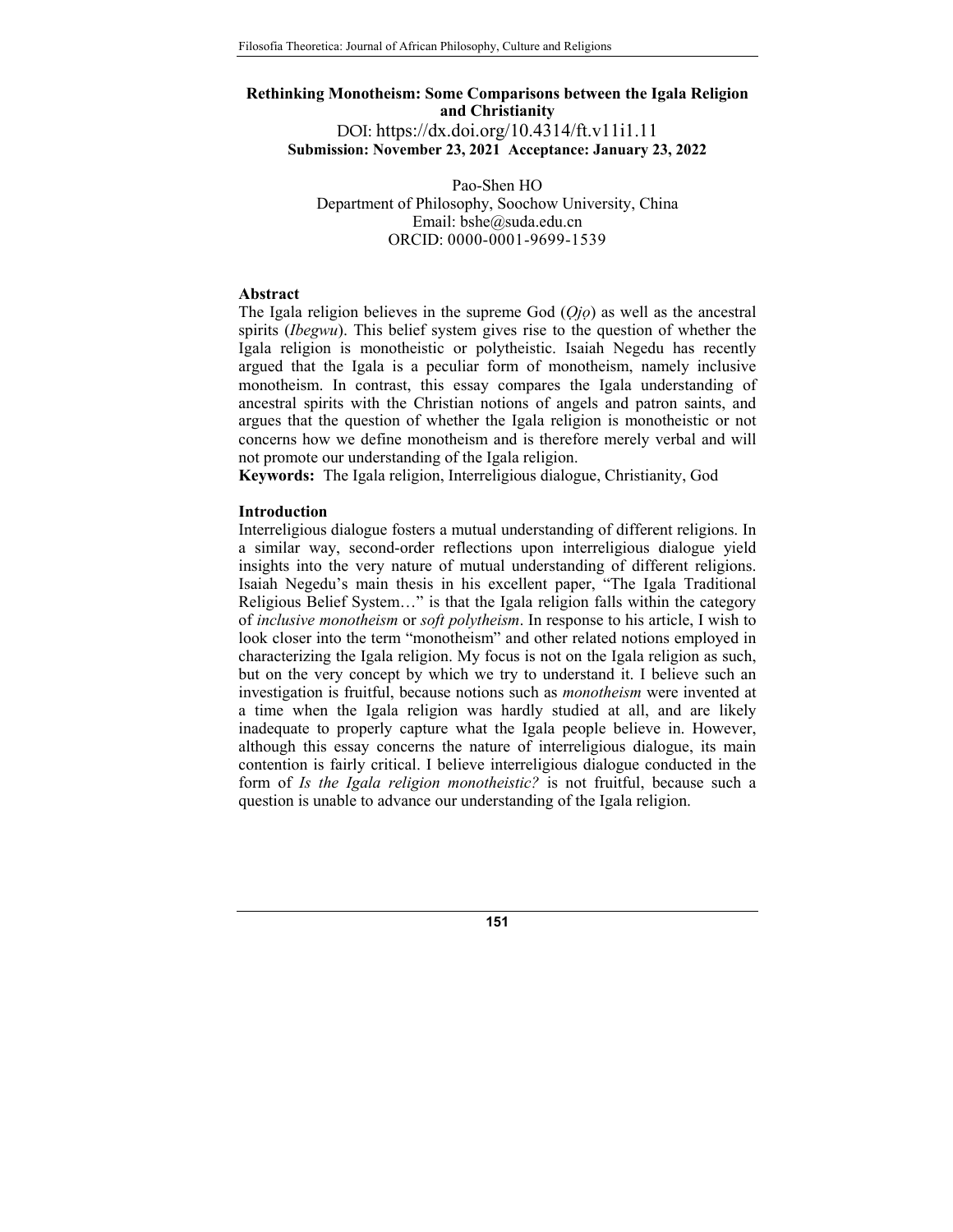This essay is structured as follows. I first provide a brief sketch of the Igala people and the Igala religion. Then I summarize the question Negedu aims to explain, i.e. whether the Igala religion is monotheistic. In response to this question, I first digress a little and draw two comparisons between the Igala religion and Christianity. These comparisons are intended to show that the difference between the Igala and Christianity is not as great as it might appear to be. In the light of these comparisons, I then turn to explain the main thesis of this essay, i.e. the question whether the Igala religion is monotheistic or not is neither substantial nor interesting, because it does not advance our understanding of the Igala culture.

## **The Igala people**

The Igala is one of the major ethnic groups in Nigerian society, and inhabits a large geographical area in Nigeria. It is found mainly in the Eastern Senatorial District of Kogi state, and located within the triangle formed by the confluence of the Niger and Benue rivers. Bounded by Niger in the west, Enugu in the east, Anambra in the south, and Nassarawa and Benue in the north, this area covers a landmass of approximately 13,665 square kilometers and counts 1.6 million people of population, according to the National Population Commission, 2006. The Igala people constitute more than half of the entire population of Kogi state (EBEH 2015, 124-125).

Due to the specific location of the Igala land, its culture is influenced by many of its neighbors, for instance the Yoruba, Edo, Jukun, Idoma, Nupe, Igbo, Hausa, Igbirra, Bassa-Nge, Bassa-Kwomu, and the Kakandas. In particular, the Igala people consider the Yoruba their sister since they both descend from the same ancestor, namely Oduduwa. Besides, the Igbo also see the Igala as their brothers who move their homeland to their present location. Interactions such as these leave a long-lasting mark on the Igala culture.

The Igala land was divided into three administrative regions, namely Idah, Dekina and Ankpa. These regions are the traditional, political and cultural centers of the Igala people. Especially noteworthy is Idah founded in the 12th century and has been the traditional headquarter of the Igala kingdom. Nowadays, it is the largest city in Igala land and boasts population of about 250 thousand people.

### **The Igala religion**

The Igala people believe in many kinds of divine or supernatural beings, including God, Ancestors, and Diviners. According to the Igala religious system, these divine beings are not regarded as equals or rivals, but form a hierarchical order. The highest or most supreme divine being is God, which Igala people call *Ọjọchamachala* (*Ọjọ* in short). At least three features are derived from the supremacy of God. First, God is so supreme that He is beyond not only human description but also man's direct interaction with him. Second, God is so supreme that He creates both divine beings and also the entire world. Third, God is so supreme that he gave powers and authorities to the divine beings below Him to watch over the different spheres of human life.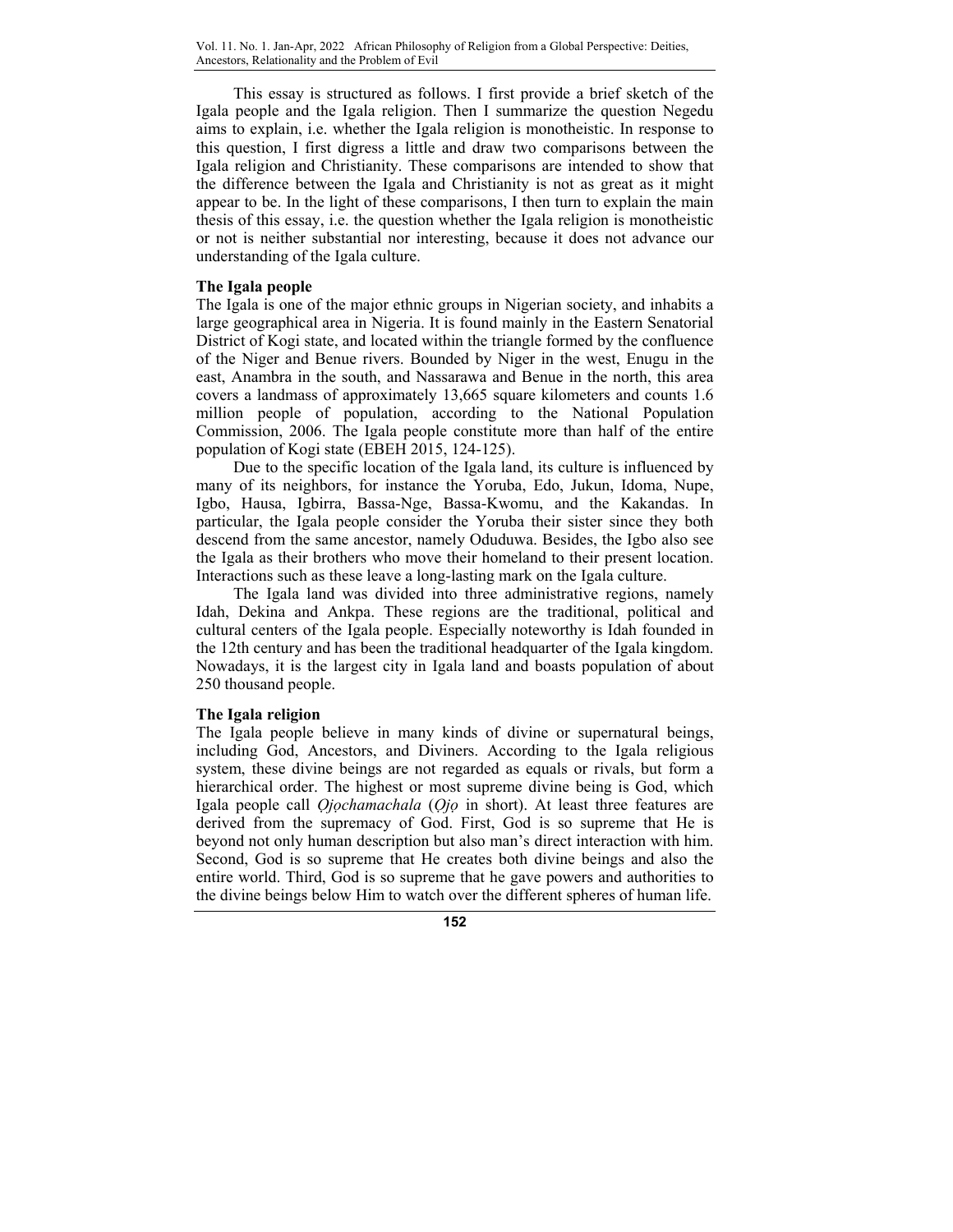Especially noteworthy in the Igala religion are the ancestors (*Ibegwu*), who rank second in supremacy under God. They are not living relatives such as grandfather or great-grandfather. For the Igala people, living relatives inhabit *ilẹi* (this world), whereas the ancestors belong to *ọj'ọna*, namely the afterworld, which is believed to be the continuation of this world. Thus, the ancestors are people who were once alive but regarded as everlasting after their death. The most important and peculiar feature of the ancestors is that they have a direct link with God himself, and thereby function as the messengers or representatives of God. For this reason, the ancestors are held in high regard and even awe, and considered as the protectors of the Igala society as well as the source of law and justice. Thus, as Negedu points out, "in interior villages where Igala culture is practiced to its fullest, God is not even mentioned when *Ibegwu* is the topic of discussion because it is taken for granted that they act in place of God." (NEGEDU 2013, 118). The worship of the ancestors is arguably the most distinctive feature of the Igala religion.

#### **Is the Igala religion monotheistic?**

According to the previous section, the Igala people believe in both the supreme God (*Ọjọ*), who is unknowable and ineffable because of His utmost supremacy, and the ancestors (*Ibegwu*), who are directly worshipped by the Igala people and function as the messengers of God. At this point, the question naturally arises as to *whether the Igala religion is monotheistic or polytheistic*. Here, Negedu suggests (correctly, in my view) that the key issue concerning polytheism is not simply that there are many gods, but rather how they relate to one another. (NEGEDU 2013, 123) In the traditional polytheism found in Egypt, Babylon and Ancient Greece, gods are independent from one another. This belief has been specified as *hard polytheism*. The Igala religion, in contrast, envisions a different picture of gods. For (as mentioned previously) the Igala gods form a hierarchy, where Ancestors and Diviners are subsumed under God. Thus, the Igala religion is neither absolutely polytheistic nor an absolutely monotheistic. According to Negedu, a more appropriate tag would be soft polytheism, monolatry, or inclusive monotheism, namely the belief in many gods, one of which is more supreme than the other. In conclusion, he remarks as follows:

> What is troubling about the African conception of God is that it seems to imply that the West has a clear understanding of the concept of God in the African Traditional Religion. Idowu notes that the authors of this conception have erred, because they have been ignorant of that which forms the core of religion which they endeavour to study. The West, therefore, does not have a wholesome grasp of the concept of God. The concept of God is not a monopoly of any society. (NEGEDU 2013, 126)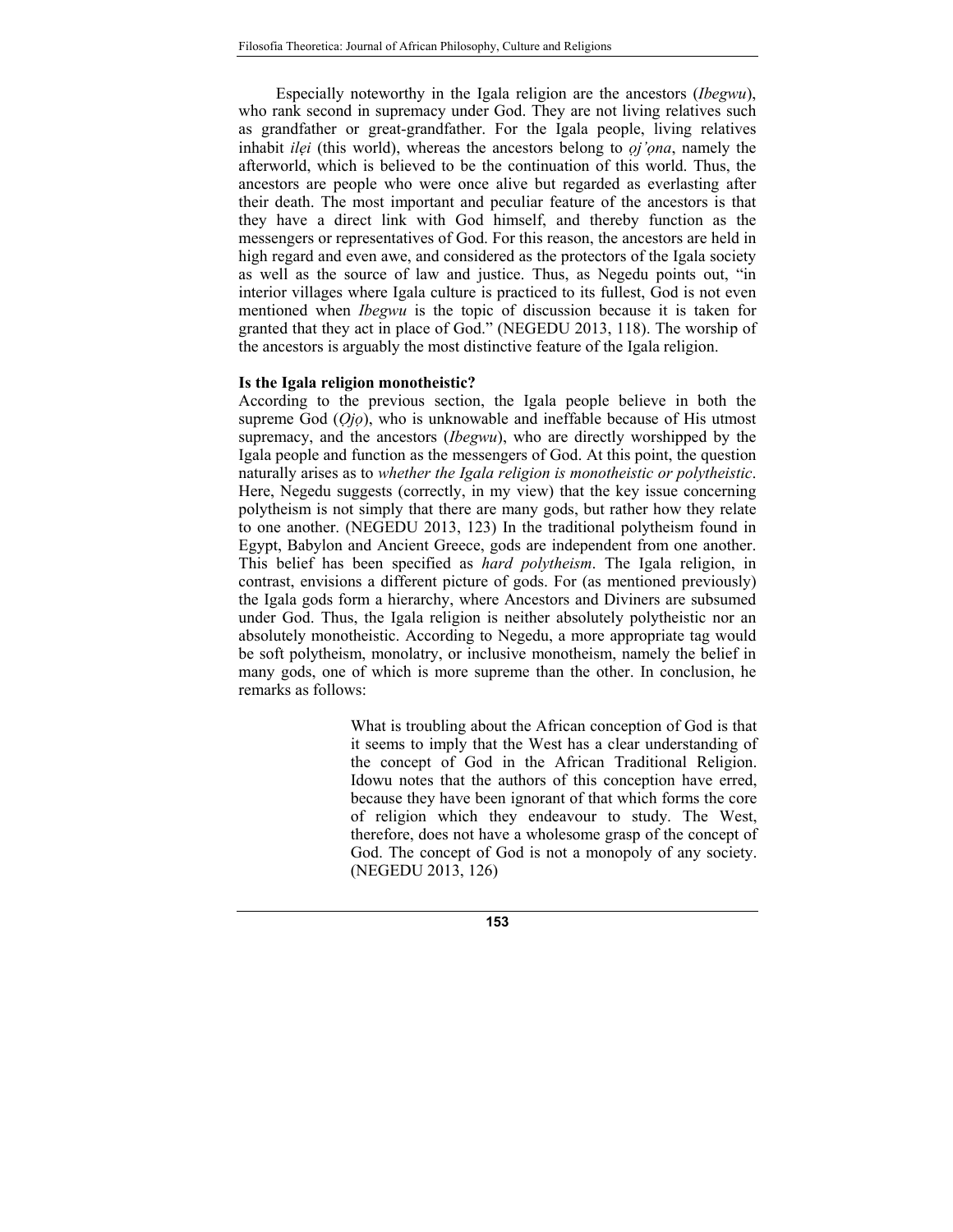That is to say, the traditional conception of monotheism, derived from the West and based mainly on the Abrahamic religions, fails to apply to the Igala religion. A different look on monotheism is therefore needed.

# **Two comparisons between the Igala Religion and Christianity**

In my view, there are some striking similarities between the Igala religion and Christianity, but we are likely to ignore these similarities if we focus mainly on whether the Igala religion is monotheistic.

To explain my point, I shall begin with a curious case I found in Negedu's essay. According to him, the Igala religion believes in one supreme God on the one hand, and many ancestral spirits on the other. Thus, for Negedu, both the supreme God (with an uppercase *G*) and the ancestral spirits are identified as *gods* (with a lowercase *g*). In other words, they are *divine beings*, so to speak. However, calling both the supreme God and ancestral spirits (the lowercase) *god* is already an implicitly theory-laden interpretation since the Igala religion does not have just one single name (the lowercase "god") for both of them. Rather, they are called *Ọjọ* and *Ibegwu,* respectively. Crucially, such an interpretation can be controversial, for it is not necessarily true that both *Ọjọ* and *Ibegwu* must be called god.

To see why this interpretation can be controversial, we can analyze a parallel case in Christianity. On the one hand, like the Igala religion, Christianity also believes in non-human supernatural beings which are not God, namely *angels*. Angelic belief is not exclusive to Christianity; it is found not only across Abrahamic religions but also in Zoroastrianism and Neoplatonism (see POPE 1907; DAVIDSON 1967; MUEHLBERGER 2013). Christian theologians even distinguish and organize angels in three different spheres: angels in the first sphere are closest to and in direct communion with God; those in the second sphere are responsible for governing or guiding the created world; and those in the third sphere, closest to human beings, are guardian angels of nations, countries and peoples. But on the other hand, unlike Negedu, Christian theologians typically refuse to call any angel *god*. Of course, they will not mistake angels as the supreme uppercase God, but that is beside the point. The point is rather this: for Christian theologians, not even the label of lowercase *god* is appropriate for angels, and not calling any angel *god* does not create any problem. Consequently, although Christianity is committed to the existence of angels, it is still widely regarded as monotheistic, even absolutely monotheistic.

The comparison with Christianity indicates the following: First, both the Igala religion and Christianity believe in non-human supernatural beings at the level of first-order religious practice. Second, at the level of second-order interreligious reflection, it is neither obvious whether these non-human supernatural beings should be called lowercase god, nor is it even clear how we should settle this issue. But lowercase god or not, angels and ancestral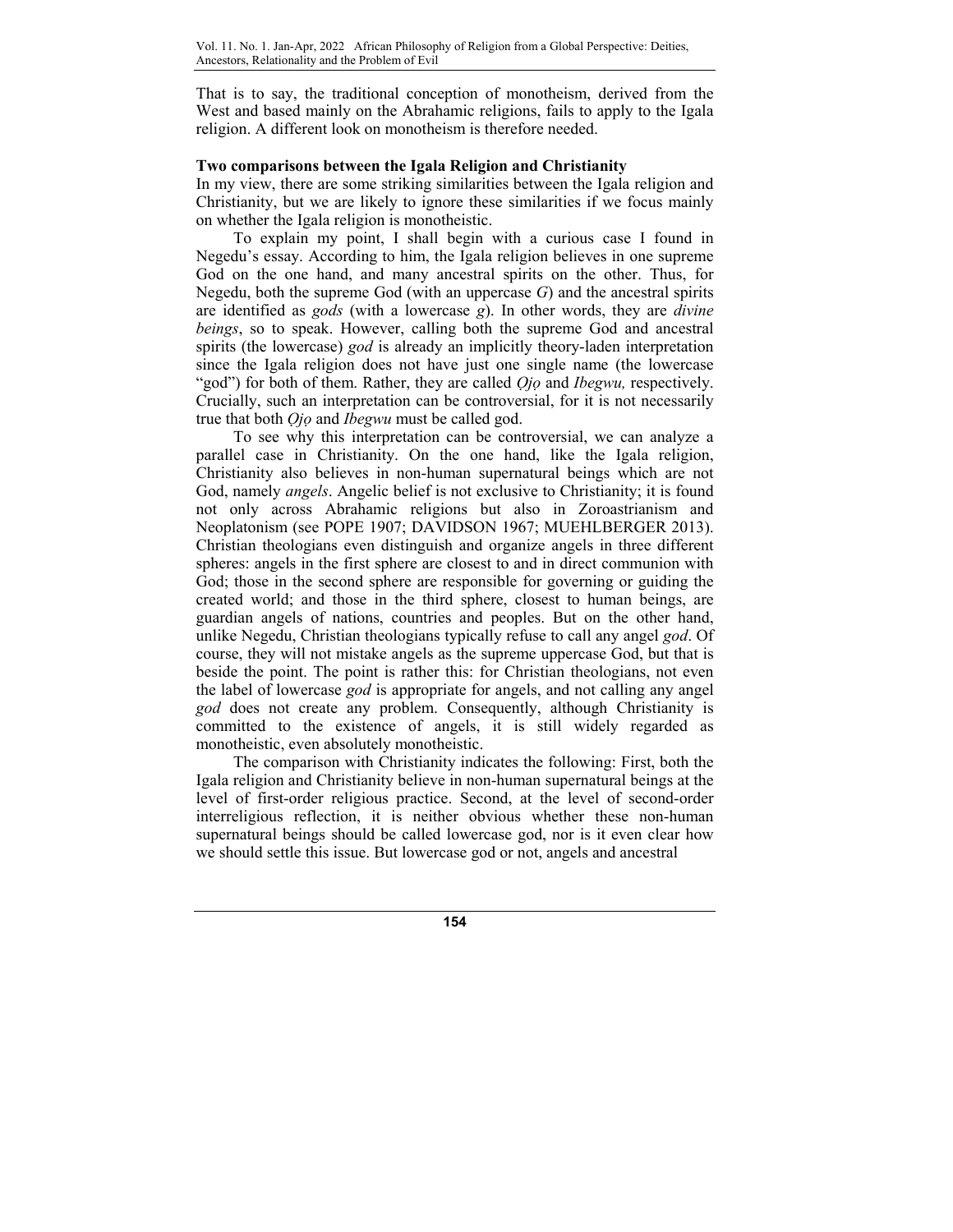spirits remain just what they are. The facts are almost identical, but the names are different. If that is the case, does it *really* matter if we call the Igala *monotheistic*?

Here is another curious case. Negedu notes that in the Igala religion, the ancestors' divinity "begins at the point when they *become 'living dead'*", and that "*all living beings who lead good lives are potential gods*. We can therefore not speak of proper polytheism or proper monotheism as such" (NEGEDU 2013, 127). I do not know if there is a special term for the idea captured by the italics above, so I will call it *Transformed Divinity*, in the sense that the status of divinity is neither intrinsic nor immutable but requires a certain kind of transformation. Put in another way, the Igala's Transformed Divinity is the view that some lowercase gods *were not gods at some points* but *only became ones afterwards*. Again, one cannot help but notice a parallel in the Christian notion of *patron saint*. A patron saint is neither God nor angel nor any kind of spiritual being, but is regarded as a special mediator with God and merits a special form of religious observance (PARKINSON 1913). The Christian patron saint shares with the Igala ancestor two salient features. First, she is (or was) at least at one point a human being. Second, she has greater power than other human beings and therefore functions as a medium, so to speak, between God and other human beings. On the other hand, the main difference between the Igala ancestor and the Christian saint is that only the former is called a lowercase god. But even if the saint is not called a god, Christian theologians still recognize that she has significant god-like power.

Now, are Christian angels and saints really lowercase gods or not? Alternatively, are the Igala ancestral spirits really lowercase gods or not? Considering the above comparison, one cannot help but feel that these questions are not very substantial. If we are not dealing with interreligious dialogue, then we would already command a sufficiently clear idea about Christian angels and saints (or the Igala ancestral spirits, for that matter), even if one does not know the proper answers to the questions above.

#### **Rethinking monotheism: The case of the Igala Religion**

Now let us turn to the main question of this essay: Is the Igala religion monotheism, polytheism, or something else? As mentioned above, the Igala religion believes in one supreme God on the one hand, and many minor ancestral spirits on the other. Both the supreme God (with an uppercase *G*) and the ancestral spirits are identified as *gods* (with a lowercase *g*). Bearing this information in mind, one naturally proceeds to ask: Is the Igala religion monotheistic or polytheistic? My initial impression, however, is that this issue is not very substantial and interesting, since it doesn't concern the nature of either the Igala religion or Christianity, but only has to do with how the technical notion of monotheism—a notion extant neither in the Igala nor in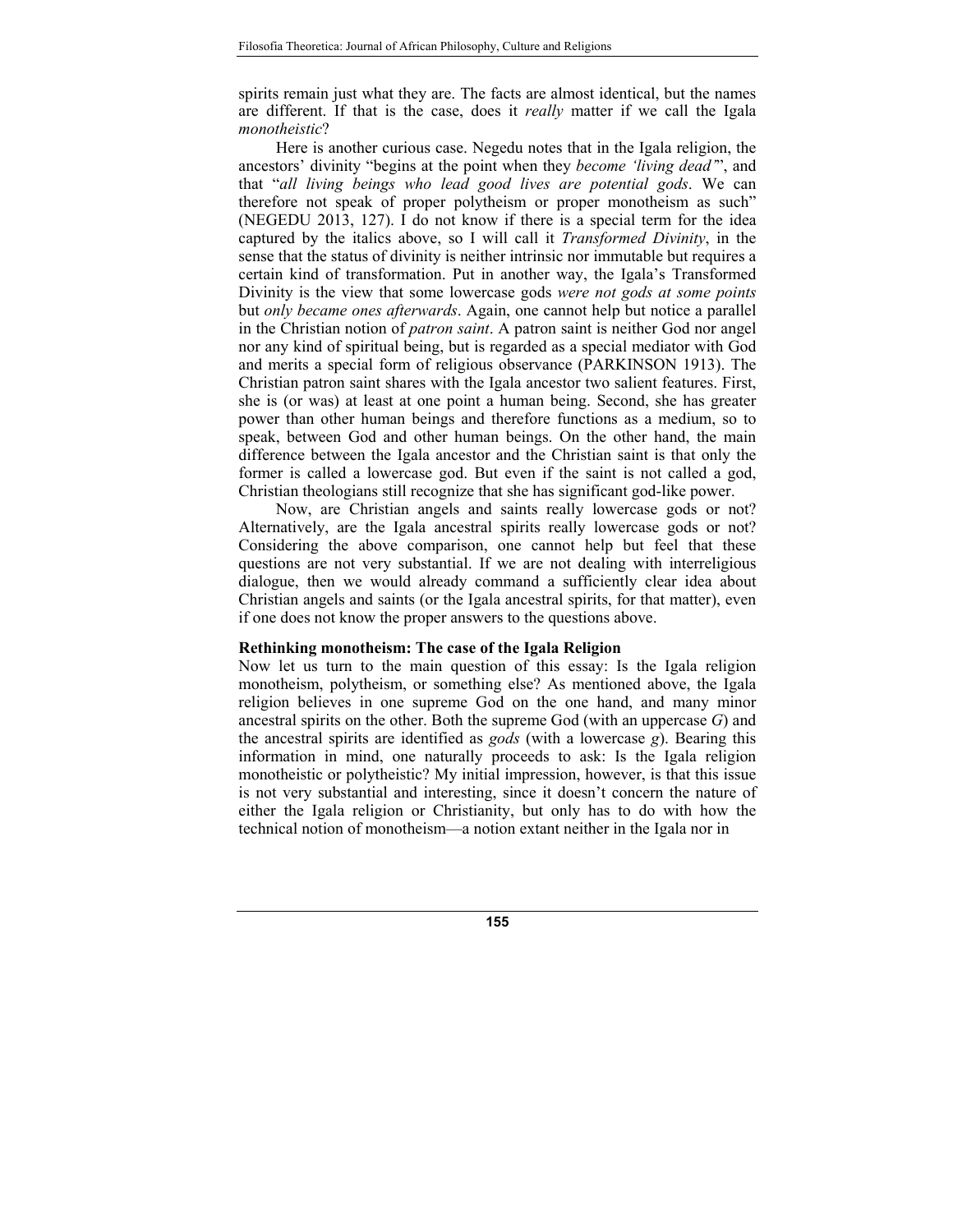Christianity—is defined. For if the parties of the debate define the notion of monotheism specifically as the number of supreme God/ uppercase God, then the Igala religion is monotheistic rather than polytheistic by definition. Likewise, if the parties of the debate define the notion of monotheism generally as the number of divine beings/ lowercase god, then the Igala religion is polytheistic rather than monotheistic by definition. Thus, whether the Igala religion is monotheistic or not turns out to be just a *verbal* question; it depends not on the nature of the Igala or Christianity, but rather on what we mean by "monotheism", and hence can be answered relatively easily by a more precise definition. Thus, if two parties correctly understand what the Igala religion believes in, and they agree that the Igala religion is (or is not) monotheistic, then this is merely because they agree on the meaning of monotheism. The alleged claim that the Igala is monotheistic, if true, provides us with no substantial information regarding what *Ojo* and *Ibegwu* are. And if these two parties disagree, this is merely because they define monotheism in different ways. Still, the disagreement indicates nothing informative about what *Ojo* and *Ibegwu* are.

In light of this, let us turn to examine Negedu's main thesis. He suggests that the Igala religion is an instance of inclusive monotheism, which is the "belief in and possible worship of, *multiple gods, one of which is supreme*" ( italics are mine). However,given what I have just said in the previous paragraph—if a belief system is committed to multiple gods, shouldn't we just call it polytheism instead? And if such a system is also committed to one supreme God among other gods, wouldn't it be better to call it *exclusive polytheism* instead? My point is that, if we duly acknowledge the verbal nature of the initial question, then we would proceed with issues of definition more cautiously. In this way, we would see that, so far as the Igala religion is concerned, the label *exclusive polytheism* is more appropriate than *inclusive monotheism*. I don't mean to advocate the label *exclusive polytheism*; what I am saying is simply that, *if* we are going to use technical terms like monotheism and polytheism, then exclusive polytheism is *more* appropriate than inclusive monotheism.

Summing up my previous argument: assuming that certain religions such as Christianity and Islam are monotheistic, calling the Igala religion "monotheism" doesn't foster any mutual understanding between the Igala and Christianity. The reason is as follows. Unlike Christianity and the Igala, "monotheism" is not a reality that exists in certain history or culture. Rather, it is a technical term invented to describe said realities. Therefore, whether such a concept is correctly applied to a certain reality must depend on what we mean by such a concept. To clarify, compare these cases: Case 1: "the Igala believes in *Ọjọ*"; Case 2: "the Igala is monotheistic." There are three differences between them to be noted. First, Case 1 is about reality, whereas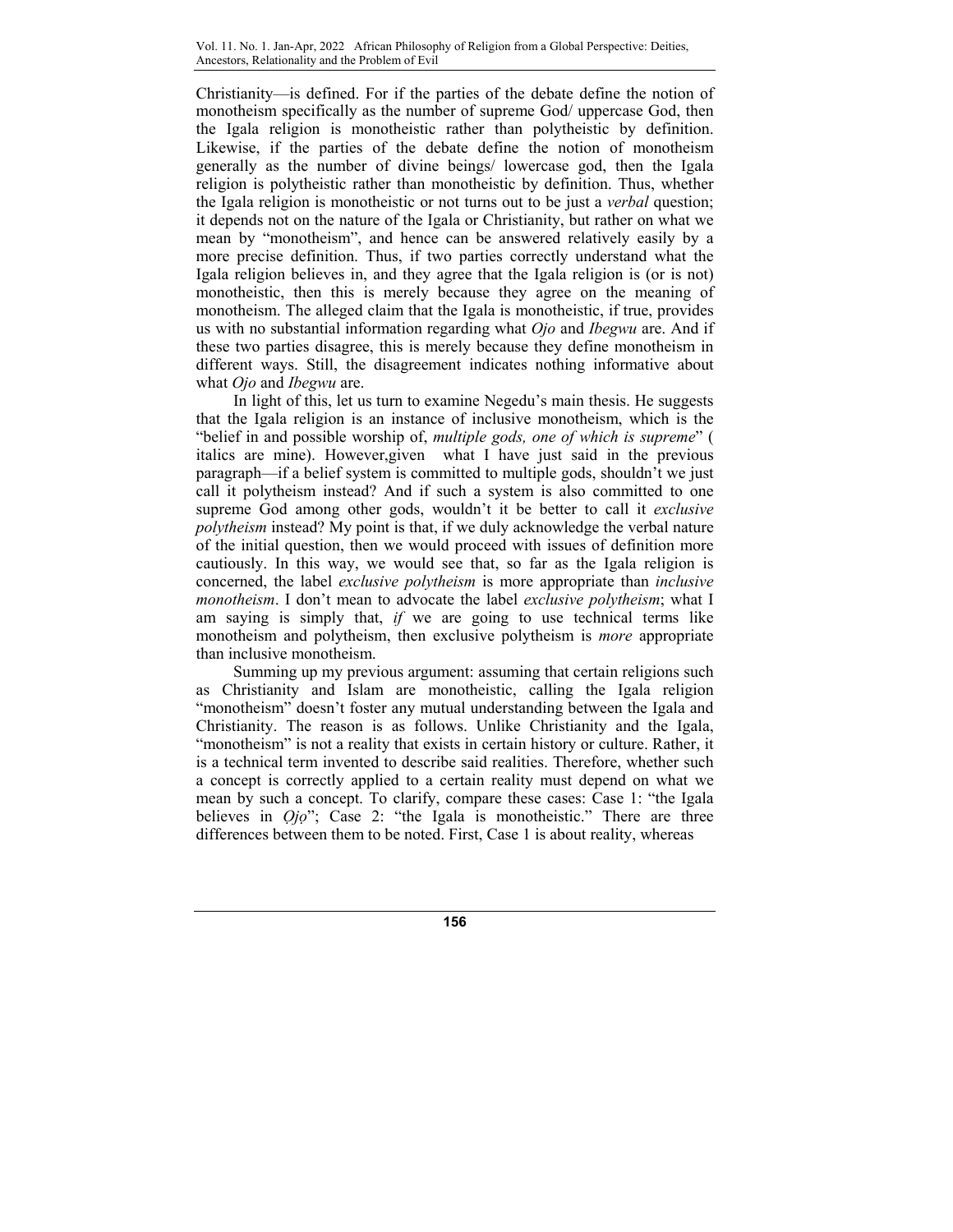Case 2 is about interpretation of reality. Second, whether Case 1 is true depends on whether it corresponds to reality, whereas whether Case 2 is true, on the other hand, depends first and foremost on what is meant by the interpretation. Last but not least, anyone familiar with the Igala religion will agree with Case 1, but remains doubtful about Case 2. Thus, when it comes to interreligious dialogue, if a Christian wishes to understand the Igala religion, she is advised to understand it in its own terms, to see the reality for herself. The same goes to the Igala people. It might be difficult, but there is no other way, for we cannot understand the Igala religion or Christianity just by notions such as *monotheism* or *polytheism*.

#### **Conclusion**

This essay reflects upon the nature of interreligious dialogue via Negedu's analysis of the Igala religion. Negedu suggests that the Igala religion be understood as a peculiar form of monotheism, namely inclusive monotheism. I contest this view and argue as follows. Notions like *monotheism* are technical terms invented to describe reality. To be correct, such a correction should be based on the proper understanding of the relevant reality, such as the belief content of the Igala religion. Therefore, it is our understanding of the Igala religion that determines how we want to define *monotheism*, and not the other way round. Just by saying that the Igala is (or is not) monotheistic will not promote our knowledge of the Igala. Thus, any interreligious dialogue conducted in the form of the question, *Is a certain religion monotheistic?* will be just a verbal business.

#### **Funding Acknowledgements**

This publication was made possible through the support of a grant from the John Templeton Foundation and the Global Philosophy of Religion Project at the University of Birmingham. The opinions expressed in this publication are those of the author(s) and do not necessarily reflect the views of these organisations.

**JOHN TEMPLETON FOUNDATION**